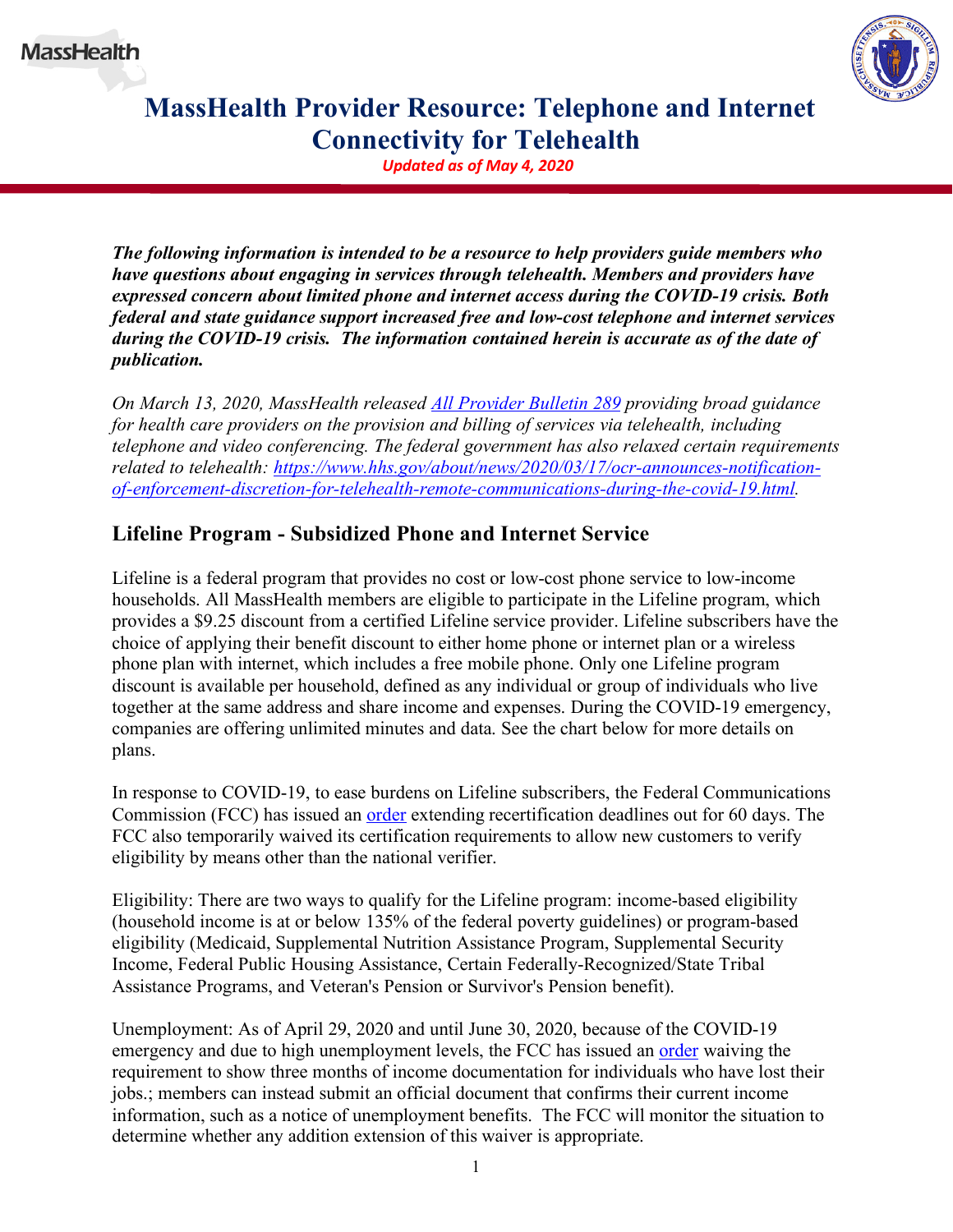Enrolling in Lifeline: As of January 22, 2020, prior to enrolling with a Lifeline service provider, Massachusetts Lifeline applicants need to first verify their eligibility for the Lifeline Program using the National Verifier, a centralized system that is managed directly by USAC, the administrator of the Lifeline Program under the direction of the FCC. In order to verify eligibility, members will need to complete the standard Lifeline program application. Medicaid and Lifeline databases are linked to enable automatic verification; if the system does not automatically verify eligibility, an individual will need to submit a copy of their MassHealth card with their application. Members can apply online by visiting [www.CheckLifeline.org/lifeline/.](http://www.checklifeline.org/lifeline/) After their eligibility is confirmed, members can enroll with a Lifeline service provider. In Massachusetts there are three mobile service providers: [Assurance Wireless](http://www.assurancewireless.com/) (partnership with Virgin Mobile), [SafeLink Wireless](https://www.safelinkwireless.com/Enrollment/Safelink/en/Web/www/default/index.html#!/newHome) (partnership with TracFone Wireless), and [StandUp Wireless.](https://standupwireless.com/) [Verizon](https://www.verizon.com/support/consumer/account/manage-account/lifeline-discount) is the home phone and broadband service provider for the state. Lifeline service providers' monthly plan details are listed below. Lifeline service providers offer plans compatible on most existing devices and in some cases, may provide a device.

Members can also call the Department of Telecommunications and Cable's hotline, 800-392- 6066, for assistance in applying or to get support with any challenges in the process (e.g., eligibility verification). Please note: When members call between business hours (Monday – Friday, 9am-5pm), there are two options: (1) to leave a message for a call back by DTC staff; or (2) to be automatically connected to a service provider if the member is an existing Lifeline customer.

If the member leaves a message, they will receive a call-back by DTC staff. After business hours, consumers can use the DTC email [\(consumer.complaints@mass.gov\)](mailto:consumer.complaints@mass.gov) or a webform [\(https://licensing.reg.state.ma.us/pubLic/oca-support/mg-dtc-complaint-form.asp\)](https://licensing.reg.state.ma.us/pubLic/oca-support/mg-dtc-complaint-form.asp) to request contact or file a complaint.

| Service Provider                                                    | Lifeline Monthly Plan<br>covered by the \$9.25<br>discount | <b>COVID-19 Response</b>                                                                                                                                                                                                                                               |
|---------------------------------------------------------------------|------------------------------------------------------------|------------------------------------------------------------------------------------------------------------------------------------------------------------------------------------------------------------------------------------------------------------------------|
| <b>Assurance Wireless</b><br>(partnership with<br>Virgin Mobile)    | 350 voice minutes<br>Unlimited texts<br>3GB data           | Through May 20, 2020, all Assurance<br>Wireless Lifeline customers will receive:<br>Free unlimited domestic voice<br>minutes<br>Free unlimited texting<br>$\bullet$<br>Extra 20GB data in addition to<br>regular monthly data allotment<br>Free mobile phone with plan |
| <b>SafeLink Wireless</b><br>(partnership with<br>TracFone Wireless) | 350 voice minutes<br>Unlimited texts<br>3GB data           | Through May 29, 2020, all SafeLink<br>Wireless Lifeline customers will receive:<br>Free unlimited domestic voice<br>minutes<br>Free unlimited texts<br>Additional 5GB of data                                                                                          |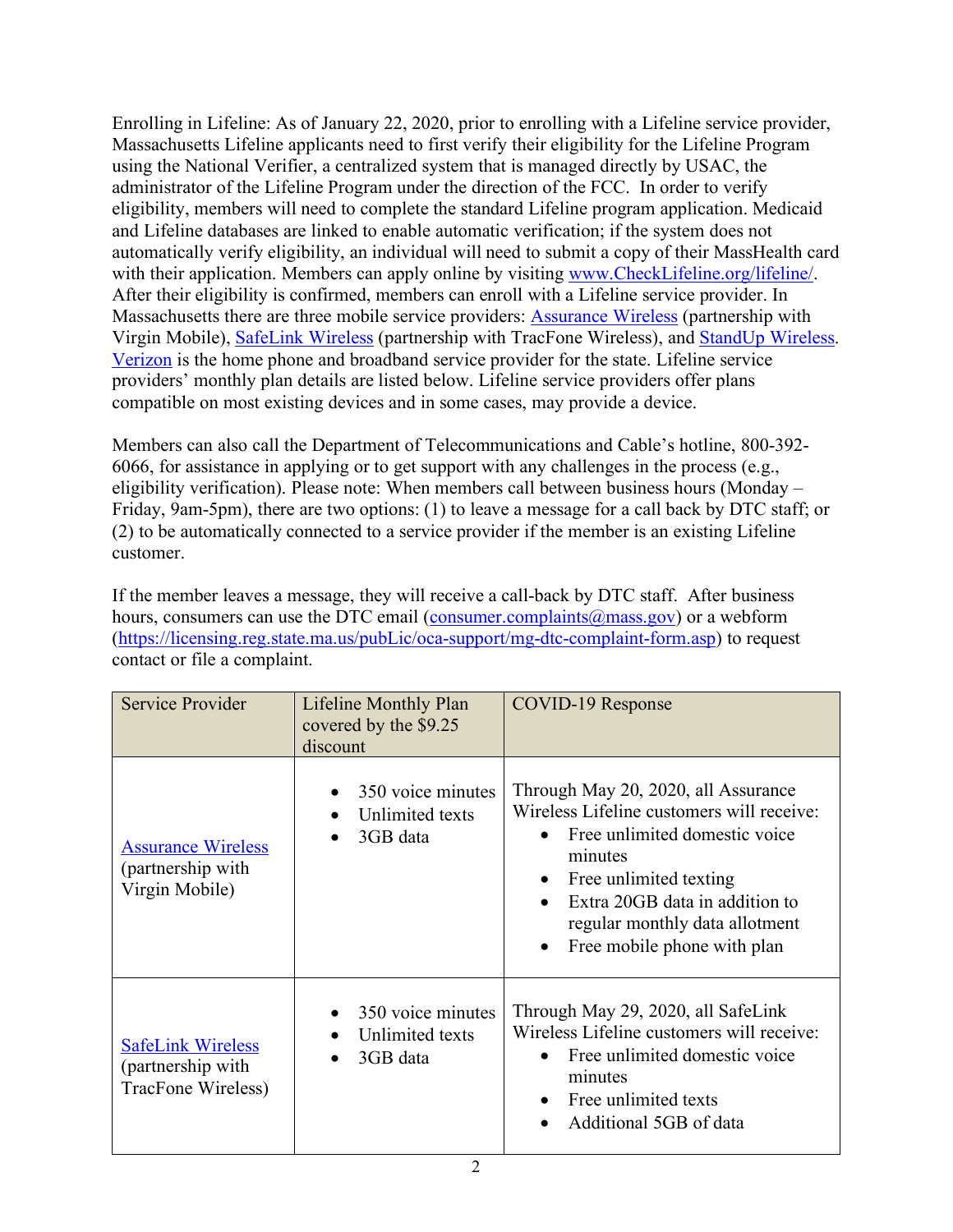| <b>StandUp Wireless</b>                        | 300 voice minutes<br>Unlimited texts<br>3GB data                                                 | Through May 15, 2020, all new and<br>current StandUp Wireless customers will<br>receive:<br>Free unlimited voice minutes<br>Free unlimited texts<br>Additional 5GB (8GB total)<br>Free mobile phone with plan |
|------------------------------------------------|--------------------------------------------------------------------------------------------------|---------------------------------------------------------------------------------------------------------------------------------------------------------------------------------------------------------------|
| Verizon<br>(Home landline<br>phone plans only) | Home phone:<br>-Unlimited minutes,<br>including long distance<br>*need to have landline<br>phone | No fees on late payments and<br>service will not be disconnected.<br>• No voice service fees for current<br>Lifeline customers                                                                                |

Eligibility and enrollment information available online at<https://www.lifelinesupport.org/>

## **COVID-19 Response from Broadband and Telephone Service Providers**

In response to COVID-19, most broadband and telephone service providers are providing customers with unlimited or additional minutes and data until June 30, 2020 (see Appendix for specifics for each service provider). In addition, on March 13, 2020, the FCC launched the Keep [Americans Connected Initiative](https://www.fcc.gov/keep-americans-connected) to ensure that people do not lose their broadband or telephone connectivity during the pandemic. The majority of broadband and telephone service providers in the country have signed on to commit to the following until June 30, 2020:

(1) not terminate service to any residential or small business customers because of their inability to pay their bills due to the disruptions caused by the coronavirus pandemic;

(2) waive any late fees that any residential or small business customers incur because of their economic circumstances related to the coronavirus pandemic; and

(3) open its Wi-Fi hotspots to public

## **Appendix: Specific service provider information**

| Service Provider | COVID-19 Response<br>Offers active through June 30, 2020 unless otherwise noted                                                                                                                                                                                                                                                                                      |
|------------------|----------------------------------------------------------------------------------------------------------------------------------------------------------------------------------------------------------------------------------------------------------------------------------------------------------------------------------------------------------------------|
| AT&T             | Waiving fees on late payments and not terminating service.<br>$\bullet$<br>Customers must contact $AT&T$ to inform them of the hardship by<br>submitting a waiver request.<br>• Public Wi-Fi hotspots open for all<br>Waiving domestic wireless plan overage charges for data, voice and<br>$\bullet$<br>text<br>Unlimited internet data for home internet customers |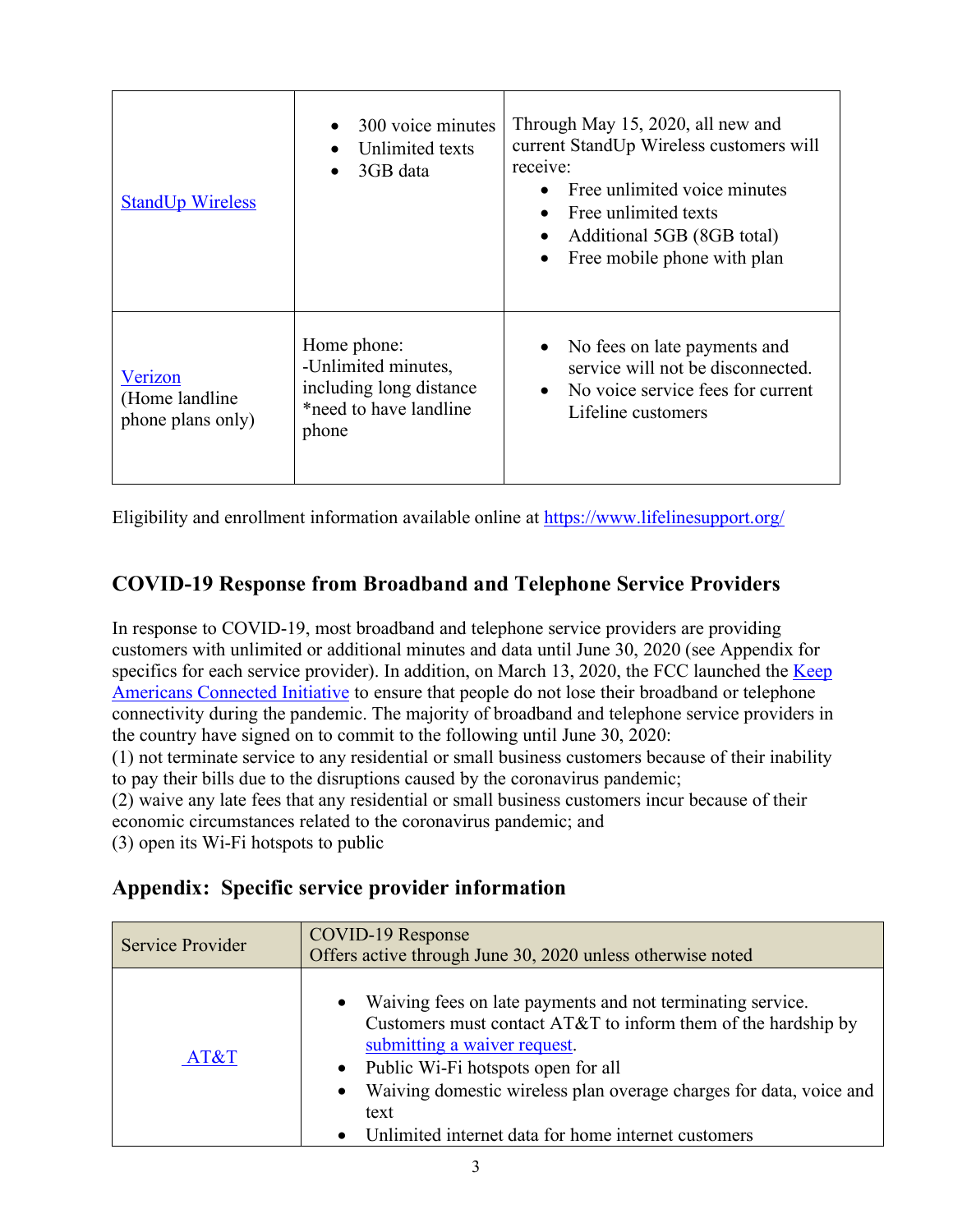|                         | Two months of complimentary internet access through the <b>Access</b><br>from AT&T service for new customers who have at least one<br>member of the household participating in Supplemental Nutrition<br>Assistance Program (SNAP), National School Lunch Program or<br>Head Start.<br>The timeframe to return DIRECTV, U-verse TV, or AT&T Internet<br>equipment is extended from 21 days to 60 days<br>Increasing mobile hotspot data by 15GB/month for each line on an<br>unlimited plan that includes a monthly tethering allotment. See<br>website for more details<br>Visit https://about.att.com/pages/COVID-19.html for updates                 |
|-------------------------|---------------------------------------------------------------------------------------------------------------------------------------------------------------------------------------------------------------------------------------------------------------------------------------------------------------------------------------------------------------------------------------------------------------------------------------------------------------------------------------------------------------------------------------------------------------------------------------------------------------------------------------------------------|
| <b>Boost Mobile</b>     | Complimentary international calling rates from the U.S. to<br>countries defined by the Center for Disease Control as Level 3<br>Reactivation fees for customers waived<br>Customers with unlimited data plans will receive an additional<br>20GB of mobile hotspot on their plans<br>Customers without unlimited plans will receive an additional 20GB<br>of data on their plans<br>Visit https://www.boostmobile.com/about/covid-19-response.html<br>for updates                                                                                                                                                                                       |
| Comcast/Xfinity         | Two months of complimentary internet access through the <b>Internet</b><br><b>Essentials</b> service to new customers who are eligible, which<br>includes MassHealth members. No credit check, shipping fee or<br>term contract required for the service.<br>Waiving fees on late payments and not terminating service<br>Public Wi-Fi hotspots open for all<br>٠<br>Increasing speed from 15/2 Mbps to 25/3 Mbps for new and<br>existing internet customers<br>Unlimited data for home internet customers<br>Visit https://www.xfinity.com/prepare for updates                                                                                         |
| $\overline{\text{Cox}}$ | Waiving fees on late payments and not terminating service.<br>New customers of their low-income internet service for families<br>with school-aged children, Connect2Compete, will receive their<br>first two months of service free effective 3/16/2020 through<br>5/15/2020<br>Customers using Essential, Starter, StraightUp Internet or<br>Connect2Compete internet plans are automatically upgraded to 50<br>Mbps through May 15, 2020<br>Starter internet package is offered at \$19.99 until July 15, 2020<br>Data usage overages are being eliminated<br>Visit https://www.cox.com/residential/support/coronavirus-<br>response.html for updates |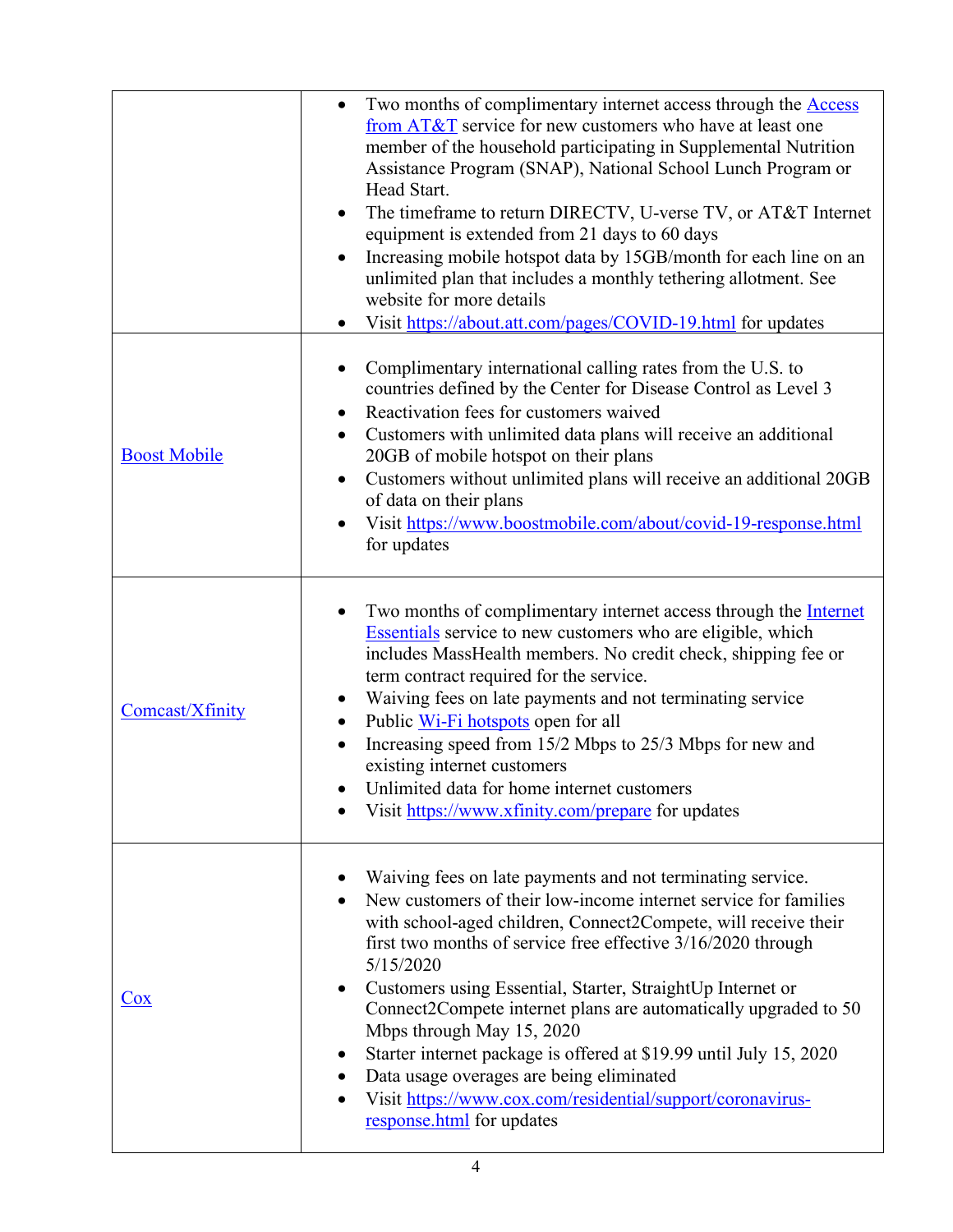| <b>Spectrum Mobile -</b><br><b>Charter</b><br>Communications | Waiving fees on late payments and not terminating service<br>Public Wi-Fi hotspots open for all<br>$\bullet$<br>Free Spectrum broadband and Wi-Fi to households with children in<br>$\bullet$<br>grades K-12 and college students. To get the deal, you cannot<br>already have Spectrum internet service at any level up to 100 Mbps<br>Waiving installation fees<br>Visit https://www.spectrum.net/support/internet/coronavirus-covid-<br>19-information-spectrum-customers/ for updates                                                                                                                                            |
|--------------------------------------------------------------|--------------------------------------------------------------------------------------------------------------------------------------------------------------------------------------------------------------------------------------------------------------------------------------------------------------------------------------------------------------------------------------------------------------------------------------------------------------------------------------------------------------------------------------------------------------------------------------------------------------------------------------|
| Sprint                                                       | Waiving fees on late payments and not terminating service<br>Free international calling rates to countries defined by the Center<br>for Disease Control as Level 3<br>Customers without unlimited plans will get 60 days of unlimited<br>$\bullet$<br>data (a minimum of two bill cycles) for free<br>Extra 20GB of mobile hotspot data to customers with hotspot-<br>$\bullet$<br>capable devices<br>Free next-day shipping for all orders on sprint.com<br>Visit https://www.sprint.com/en/landings/covid-19.html for updates<br>$\bullet$                                                                                         |
| T-Mobile                                                     | Waiving fees on late payments and not terminating service<br>All T-Mobile customers as of March 13, 2020 who have plans with<br>data will automatically have unlimited smartphone data (excluding<br>roaming)<br>An additional 5GB of free data per month for Lifeline partners<br>An expanded network capacity boosted by 600 MHz of spectrum<br>$\bullet$<br>(frequency capacity)<br>More roaming access for Sprint customers on T-Mobile's network<br>An extra 20GB of hotspot for all T-Mobile and Metro by T-Mobile<br>$\bullet$<br>customers<br>Visit https://www.t-mobile.com/support/account/covid-19-updates<br>for updates |
| Verizon                                                      | Waiving fees on late payments and not terminating service.<br>Wireless customers must fill out a short form to let Verizon know<br>they are experiencing hardship<br>Waiving activation and upgrade fees when purchased through<br>specific channels (see website for more information)<br>Free international calling rates to countries defined by the Center<br>for Disease Control as Level 3<br>Extra 15 GB of mobile hotspot data to be used between May 1,<br>$\bullet$<br>2020 and May 31, 2020. To be eligible, you must be on a qualifying<br>postpaid (unlimited or shared), Jetpack or prepaid plans.                     |